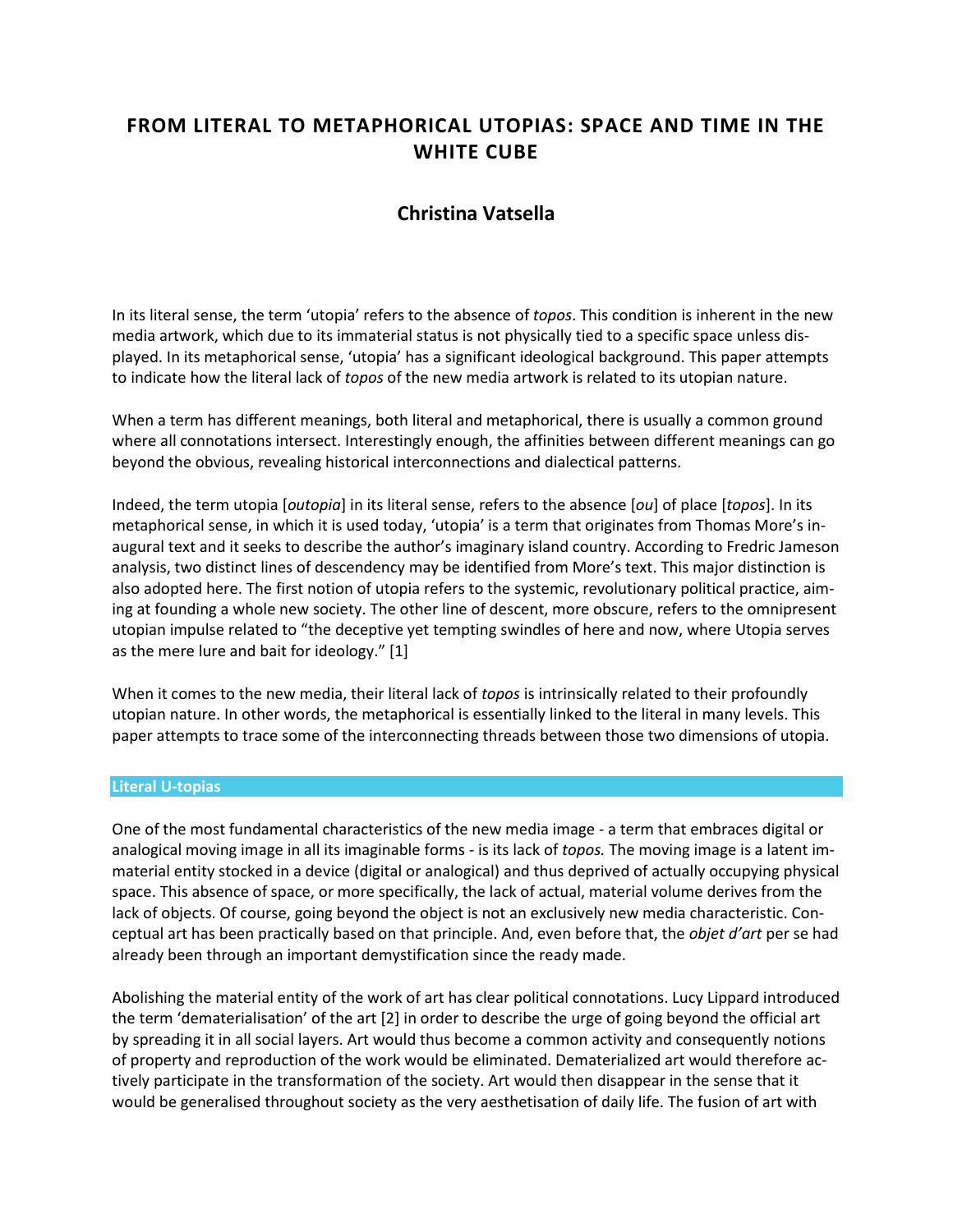life, in a Marxist approach would be the negation of the division of mental and manual labour, which is a prior condition of the separation of mankind in classes.

Even if the fusion of life and art is a highly utopian, and thus an unattainable desire, the detachment from the object of art is a fact. And the non-object art a priori cannot be distributed, sold and collected. To speak in Marxist terms, non-object art materializes the negation of commodity fetishism.

But still, even if the new media image per se does not have a material entity, in new media art objects do exist even if their status is peculiar. The material part of the work consists of the tools used to present the image (monitor or videoprojector) as well as the physical container of the image such as the videotape (replaced nowadays with DVD, USB etc). If the projecting or broadcasting apparatus is an auxiliary part, in the sense that it's not connected to the work, the videotape is intrinsically linked to the image itself: it is the medium containing the message that is conserved in a latent form.

The question that is naturally raised is whether this storage apparatus is capable of counterbalancing the object's absence, thus rendering the work susceptible of being integrated into the distribution circuit.

New media artwork a priori resists commercialisation due to its fundamental characteristic: the reproducibility. Every tangible format of conserved moving image is in fact a copy that can be further reproduced without any limit. In every day life, for every work there are several exhibition copies, screening copies, not to mention conservation copies to different media following the evolution of the technology. All these *simulacra* prove to which extent we can happily (and legally) reproduce any work without any consequences to its nature or status. Hence, there is not such thing as authentic or unique videotape, or DVD or even worse, as authentic computer file.

In order for video art to enter the market, that characteristic had to be abolished. As a matter of fact, an absurd system of artificial control of the potentially unlimited reproducibility of the medium has been invented: the mode of limited editions, accompanied by certificates that assure the 'authenticity' of each copy. The limitation of the number of copies creates the illusion of exclusivity and thus increases its market value.

Historically speaking, at the dawn of the creation of new media art, artists acknowledged the challenge that the non-object status and the reproducibility of the medium represented for the institutions. The institutional critique became a major pillar of their ideological framework since their desire was not to enter the system but to transform it profoundly; [3] institutional critique should thus be perceived as a major aspect of the utopian urge to change the society and to merge art with life.

#### **Installing the Image or the Passage to a** *Topos*

If controlling new media art reproducibility, or in other words, establishing the commodity fetishism was one way of taming its utopian nature, settling down the image via the installation was the second.

The new media image a priori lacks *topos*. When displayed within the context of a new media installation, the moving image, "hung" on the wall or onto the monitor - to speak in traditional exhibition terms - acquires a physical location and becomes a more or lessphysical presence within the exhibition space.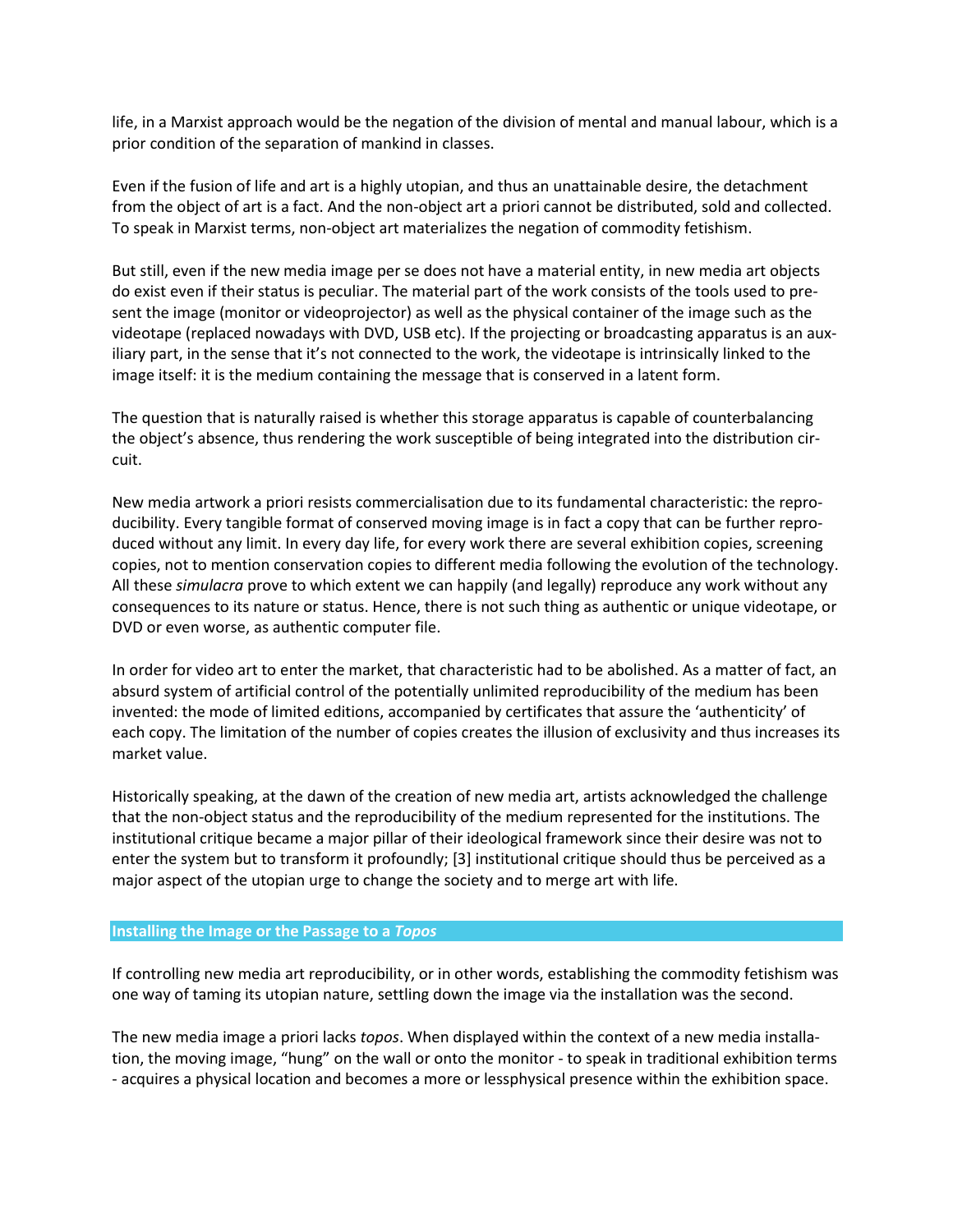However, even when the image comes into being in a specific place, it remains immaterial and thus deprived of volume. Consequently, no space is physically occupied by the moving image per se (monitors or projectors cannot be considered as part of the artwork as such, since they are auxiliary devices) and the space of the installation is practically empty. Yet, when the image unfolds in that specific place it activates a specific space. That space is a zone within the white cube - turned black for the occasion where the moving image meets the viewer and creates "a passage for bodies and figures in space and time." [4] In other words, in spite of its immaterial nature, the image creates a space, namely the installation territory.

But when it comes to the moving image, which space and which time exactly are we referring to? Within the physical place of the installation, a second one is embedded, the filmic here and now of the moving image. The actual place where the image was taken is being transferred via the projection into the actual installation space, creating an additional spatiotemporal layer. These two parallel levels co-existing simultaneously generate several dialectical patterns. A typical example of conjunction of these two layers is the reconstitution of the filmic spatiotemporal condition within the installation space. In *Mapping the Studio II with Color Shift, Flip, Flop & Flip/Flop (Fat Chance John Cage)*, (2001) Bruce Nauman adjusts seven cameras in his studio in a way that they cover the largest part of its surface and lets them film for approximately 6 hours. When installed, the image that derives from this camera circuit is being projected without editing on seven 3x2 meter screens covering the entire gallery. His studio is thus being virtually transported and reconstructed via the moving image in the installation space. Freely interpreting Borges' mapping, Nauman grafts his studio space onto the gallery space, creating a virtual map of the same scale as the empire itself.

Borrowing the terms of the Foucauldian theory of heterotopia*,* the new media installation is "capable of juxtaposing in a single real place several sites that are in themselves incompatible." [5] By going further in the analysis of the new media installation's spatiotemporal condition, one realises that it can be considered as a paradigmatic contemporary heterotopia. Because it is, in fact*,* "a system of opening and closing that both isolates (the sites) and makes them penetrable". The new media installation is a temporary construction within the exhibition space made basically with temporal walls and curtains. It is often closed, partially or entirely, in order to avoid the spilling out of image and sound. By outlining its limits, in more or less radical ways, the work preserves its own integrity. At the same time, the blackout curtains or the narrow passages between walls constitute the points of entrance for the viewers.

According to Gaston Bachelard, (space) "in its countless alveoli contains compressed time". [6] Which is true for all kinds of spaces but in the case of heterotopias, they "are most often linked to slices in time"*.* When it comes to the new media installation, the temporality of the artwork corresponds to the duration of the video image. That slice in time is repeated in a loop, thus establishing a temporality specific to the artwork. Hence, an exhibition turns into an assemblage of several spatiotemporal islets evolving simultaneously.

Like all heterotopias, new media installations "are not oriented towards the eternal".The work is ephemeral since when the projector is switched off, the image disappears without leaving any tangible traces behind, evoking an old anarchist slogan saying "your civilization ends when the electricity is cut off".

This unique and complex spatiotemporal condition is the outcome of transforming a 'u-topian' entity into a concrete here and now. At the same time, by installing the image, a utopian, wild form of art has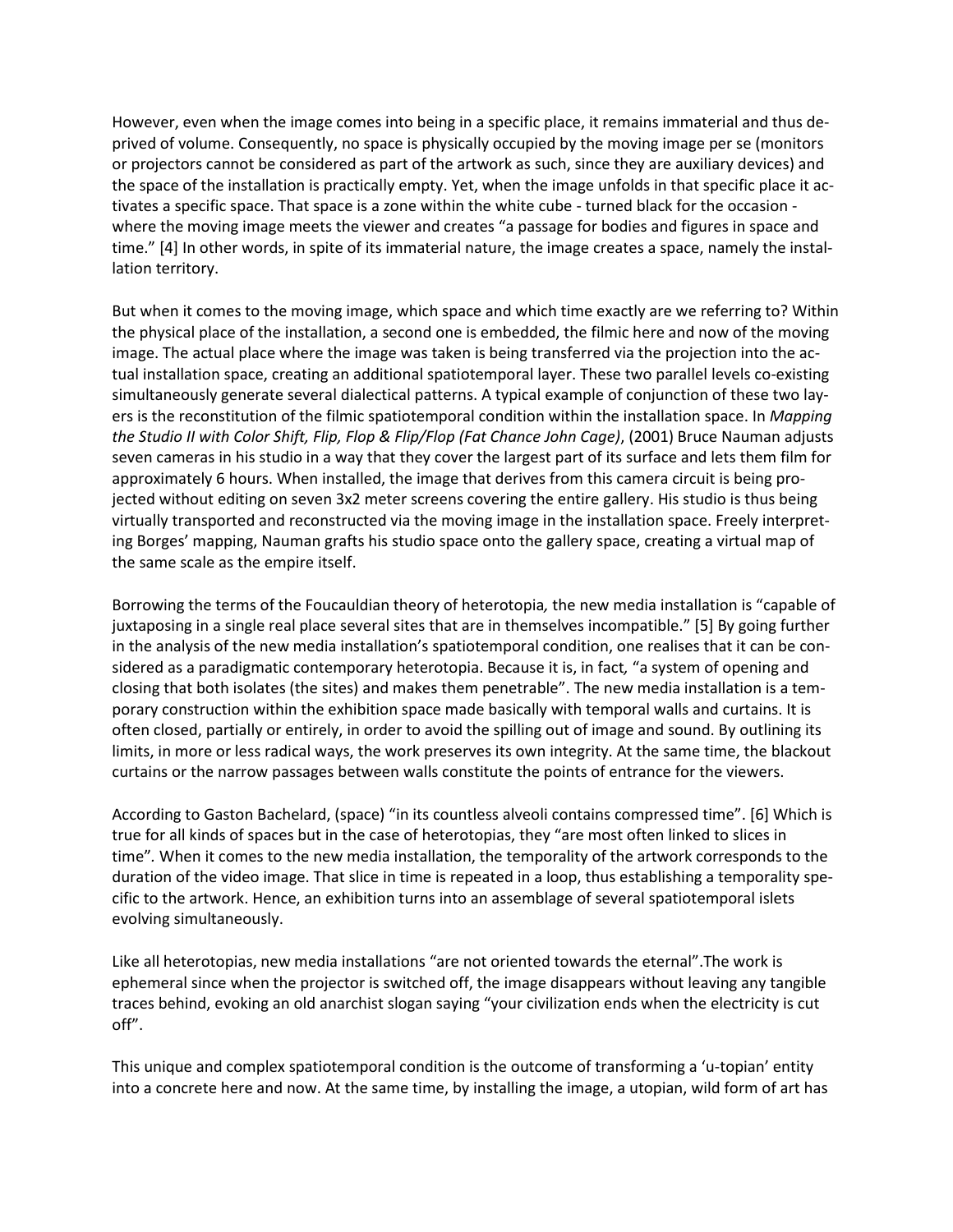been gradually transformed into a tame, official and lately mainstream form of museum art, and consequently it has entered the market. As Martha Rosler points out, "museumization has heightened the importance of installations that make video into sculpture, painting or still life because installations can live only in museums*".*

The term 'museumization' within the framework of the institutional critique surely has pejorative connotations. However, the creation of a new species, even if it is mostly museum oriented, has enriched the art ecosystem. Beyond all political or social connotations, the new media installation as a form has opened a new field of experimentation and research, to which we owe some of the most splendid artworks of the last decades.

#### **New Media as the New Utopia**

Along with the utopias that arise from a political context, new media art has also reflected a broader utopian impulse. Through new media, the archetypical desire to tame nature and gain control has found a whole new field that would enable people to overcome the barriers of time and space, reviving even the ancient dream of teleportation. Inspired by the visionary theories of McLuhan, a vast literature, ranging from new media theory to science fiction, has outlined the belief in the miraculous potential of new media. They were about to inaugurate a new fascinating but also frightening world, situated somewhere between dream and reality.

A very characteristic media artwork that reflects that point of view is *Good Morning Mr Orwell* (1984) a new media performance orchestrated by Nam June Paik. On January 1st 1984, Merce Cunningham's minimalistic dance and Joseph Beuys' actions among other performances were transmitted to millions of spectators in different continents via a live broadcast shared between the Centre Pompidou and WNET TV in New York. The programme was also broadcasted in Germany and in Korea thereby developing an international network. Whereas the title of the work evokes the negative aspect of mass media, namely the Orwellian nightmare of mass surveillance, Paik seeks to prove that the television could eventually serve a positive purpose such as interconnecting people by rendering art available at the same time around the entire world.

It is the same spirit that emerges with his legendary video *Global Groove* (1973), the manifesto of the new video culture willing to become the melting pot of all different cultures and beliefs. Video was perceived by Paik as the new desperado language. In his most famous installations *Moon is the Oldest TV* (1965), where he recreates the moon phases onto monitors or *TV Cross* (1966), where nine monitors form a cross, Paik translates major icons and symbols of the humanity into the electronic image thereby creating a new universal visual vocabulary.

Driven by genuine fascination for the new media technology, Nam June Paik, the neo-romantic artist who wore Wellington boots in his studio for fear of being electrocuted, visualised a whole new world; new media technology would create a new visual culture resulting from the fusion of electronic music, performing arts and video image. In a state of totally utopian delirium, Paik went far enough to foresee medical implementations of the new media image. He believed that in the near future new media image would cure the blindness or that it would be used as an electro-visual tranquilizer (sic). [7]

A few decades later, the fascination towards the capacity of breaking the barriers of space and time switched medium, from television to internet. Internet is the new Utopiapar excellence. The question of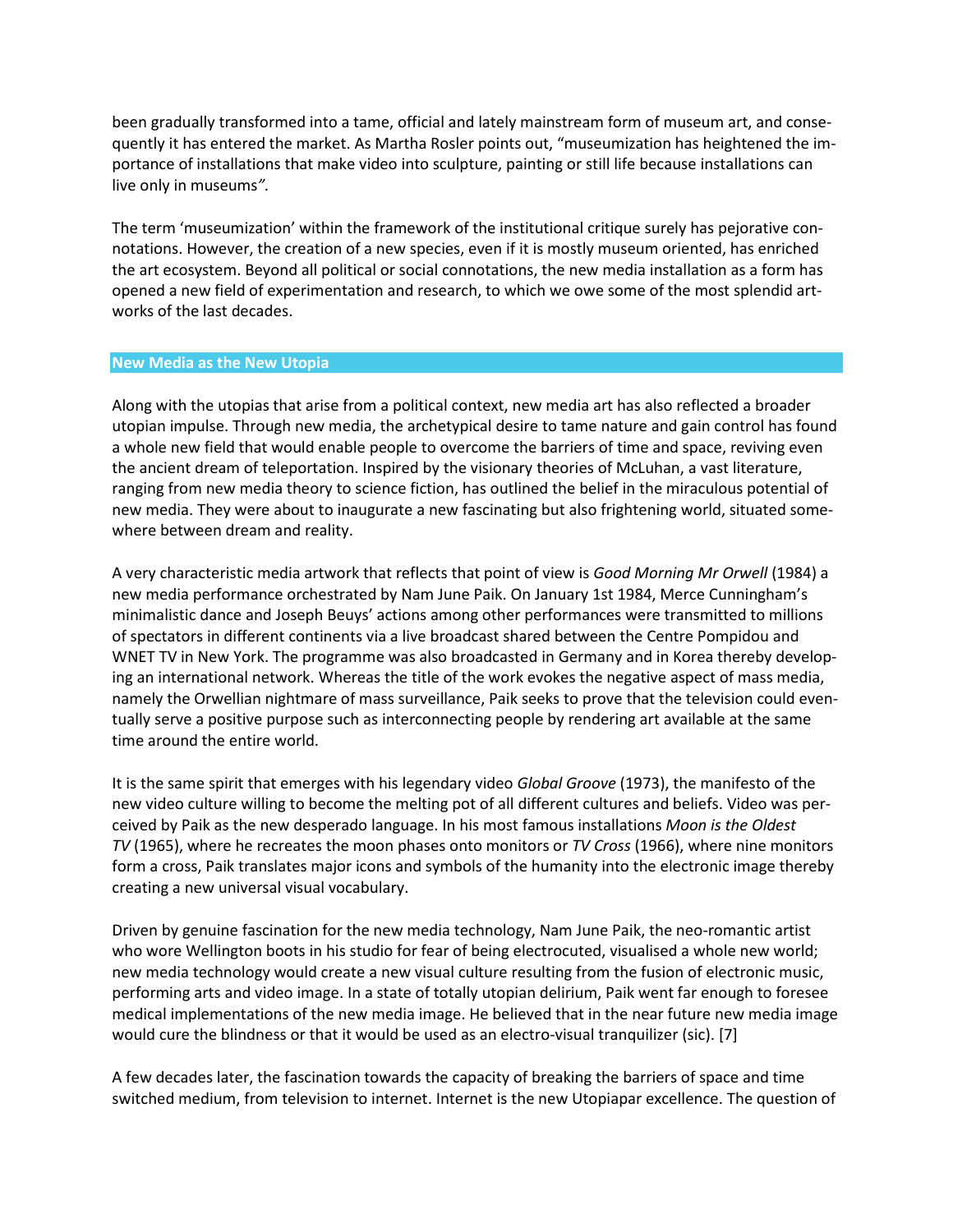time and space, the reality of here and now definitely attains its more complicated and intriguing form. The ability of crossing the borders of time and space reinforced the development of a political framework. The delirious contemporary rhetoric based on the perception of internet as an immense collectivity is evocative of that political context; "digital revolution" or "virtual community" has become everyday language whereas the famous McLuhian term "global village" has been literally concretized in the internet era.

Just like the socio-political background of the television and the explosion of the mass media in 1960 and 1970 has been reflected in the video art, the political aspect of the (virtual) new land of promise has been crystallised in the internet art. The guerrilla television and the video works related to political activism that have marked the highly utopian era of videoart have been reproduced online three decades later. Tactical media, various forms of activism and openly political works denouncing the commercial use of internet have been at the core of the internet art creation (at least at the beginning); RTMark, etoys, Jodi to name just a few legendary moments. Their artistic status is quite ambiguous since, as Julian Stallabrass points out, "on the internet the border between political activism and cultural creation has been particularly porous." [8]

What we have described so far as the literally 'u-topian' status of the new media image makes its museum exhibition extremely challenging. If exhibiting a videotape is difficult, exhibiting an internet site is much more complicated. The institutionalisation of net art is indeed a very long and fascinating story that goes beyond the framework of this paper and will not be analysed in detail. However, the most interesting element here is the fact that the denial of internet *'*u-topian' nature serves as a way to tame its utopian, revolutionary character. Two major examples support this primary thesis. First of all, internet sites are very often exhibited off-line. Cutting off the site from the web corresponds to the denial of the artwork's vital space. At the same time, the site is practically amputated since all the external links are automatically deactivated. The isolation of the site from the web prevents bad surprises regarding the exhibited content that could easily vary from pornography to personal email accounts provoking disturbing situations to the institutions.

The second one is, once again, the transformation of an internet site into an installation. Even if "video art's fate in the museum offers a dire warning to internet art" [9] whenthe latter is presented in a museum gallery it is usually bound to the actual here and now of the exhibition space. Media art history is indeed very coherent and repetitive since just like video artists have passed from videotape to video installation, internet artists have also developed net art installations seeking a more exhibition friendly form. That was a normal step of net art's evolution according to Peter Weibel since "it is the system of art that obliges artists to express their ideas in a specific space." [10] Hence, the "museumification" of this new media art passed, once again, through the installation of the new media image in a specific space narrowing both 'u-topian' and utopian characteristics.

New media art evolves in a profoundly paradoxical, if not schizophrenic, condition: new media constitute the key for the expansion of late capitalism and yet they can endorse, create and diffuse the most fundamentally revolutionary content. Ranging from globalised commerce to local revolutions, from state propaganda to alternative journalism and direct democracy, and from pornography to art and science, the contemporary form of new media, internet, can engulf the most contrary aspects. That profound endemic antinomy is embedded in "globalization itself, which can indeed pass effortlessly from a dystopian vision of world control to the celebration of world multiculturalism with the mere changing of a valence"*.* [11] Red Art can, indeed, flourish within the late capitalism reality. Maybe because capitalism is strong enough to appropriate it for its own good. Nevertheless, Utopia, standing at the crossroads